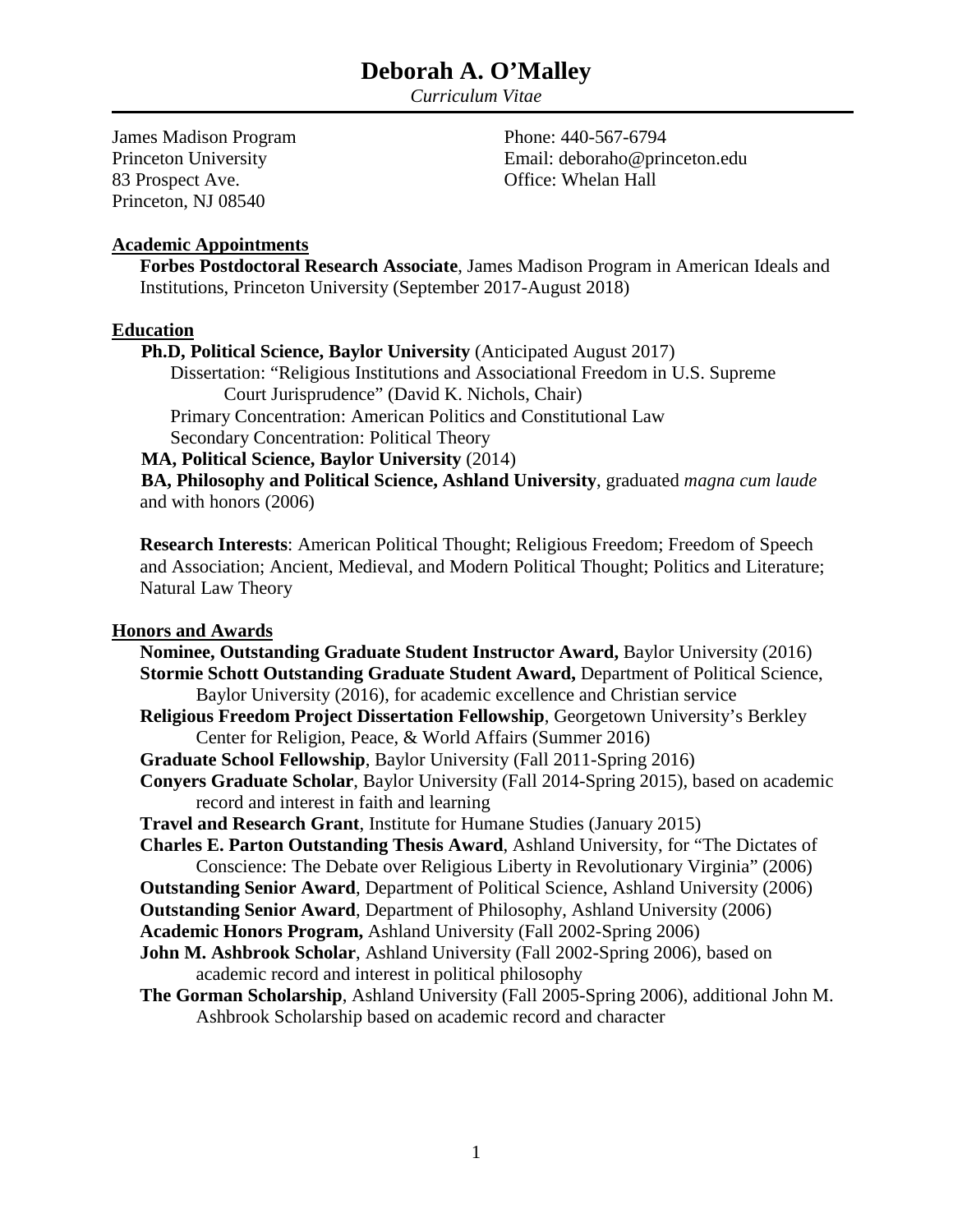*Curriculum Vitae*

## **Publications**

- Review of *Beyond Radical Secularism: How France and the Christian West Should Respond to the Islamic Challenge* by Pierre Manent, *Interpretation: A Journal of Political Philosophy* 43.2 (Winter 2017), 357-61.
- "Government Machinations and Religious Strife in Egypt," co-authored with Asma Uddin, *The Washington Post*, February 17, 2011.
- "A Defense of the Elected Judiciary," Heritage Foundation Legal Memorandum, September 9, 2010.
	- <http://www.heritage.org/research/reports/2010/09/a-defense-of-the-elected-judiciary>
- "Now we'll see what Kagan really thinks about issues," co-authored with Robert Alt, *The Detroit News*, August 6, 2010.
- "Kagan's Red Flags," co-authored with Robert Alt, published in multiple newspapers via McClatchy-Tribune News Service, including the *Sacramento Bee* and the *Lexington Herald-Leader*, July 30, 2010.
- "Would Kagan Defer to Foreign Law?," *Townhall*, June 29, 2010. <http://townhall.com/columnists/DeborahOMalley/2010/06/29/would\_kagan\_defer\_to\_fo reign\_law>
- "Key Questions for Sonia Sotomayor," co-authored with Robert Alt, Heritage Foundation Web Memorandum, July 10, 2009. <http://www.heritage.org/Research/LegalIssues/wm2534.cfm>
- "Sotomayor Doesn't Live up to Obama's Word," *Townhall* May 27, 2009; (also published on RealClearPolitics.com. <http://www.heritage.org/press/commentary/ed052709b.cfm>
- "Deputy AG Nominee should be Questioned on Importing International Law," *Human Events Online*, February 5, 2009. <http://www.humanevents.com/article.php?id=30573>
- "A Bad Biden Benchmark," *Washington Ti*mes, October 23, 2008. <http://www.heritage.org/press/commentary/ed051509a.cfm>
- "Looking for Law in All the Wrong Places," *American Spectator Online*, October 8, 2008.

<http://spectator.org/archives/2008/10/08/looking-for-law-in-all-the-wro>

• "The Dictates of Conscience:' The Debate Over Religious Liberty in Revolutionary Virginia." Ashland, Ohio: Ashbrook Center, 2006. <http://ashbrook.org/wp-content/uploads/2012/06/2006-OMalley-Dictates-of-Conscience-PDF.pdf>

## **Prospective Publications**

- *"Christian Legal Society v. Martinez*, the Diminution of Freedom of Association, and the Threat of Majority Tyranny" (working paper).
- "Beyond Personal Distaste: Justice Alito's Principled Approach to First Amendment Freedom of Speech" (working paper).
- "George Mason's Republicanism: Real Representation, Citizen Virtue, and the Limits of Democracy" (working paper).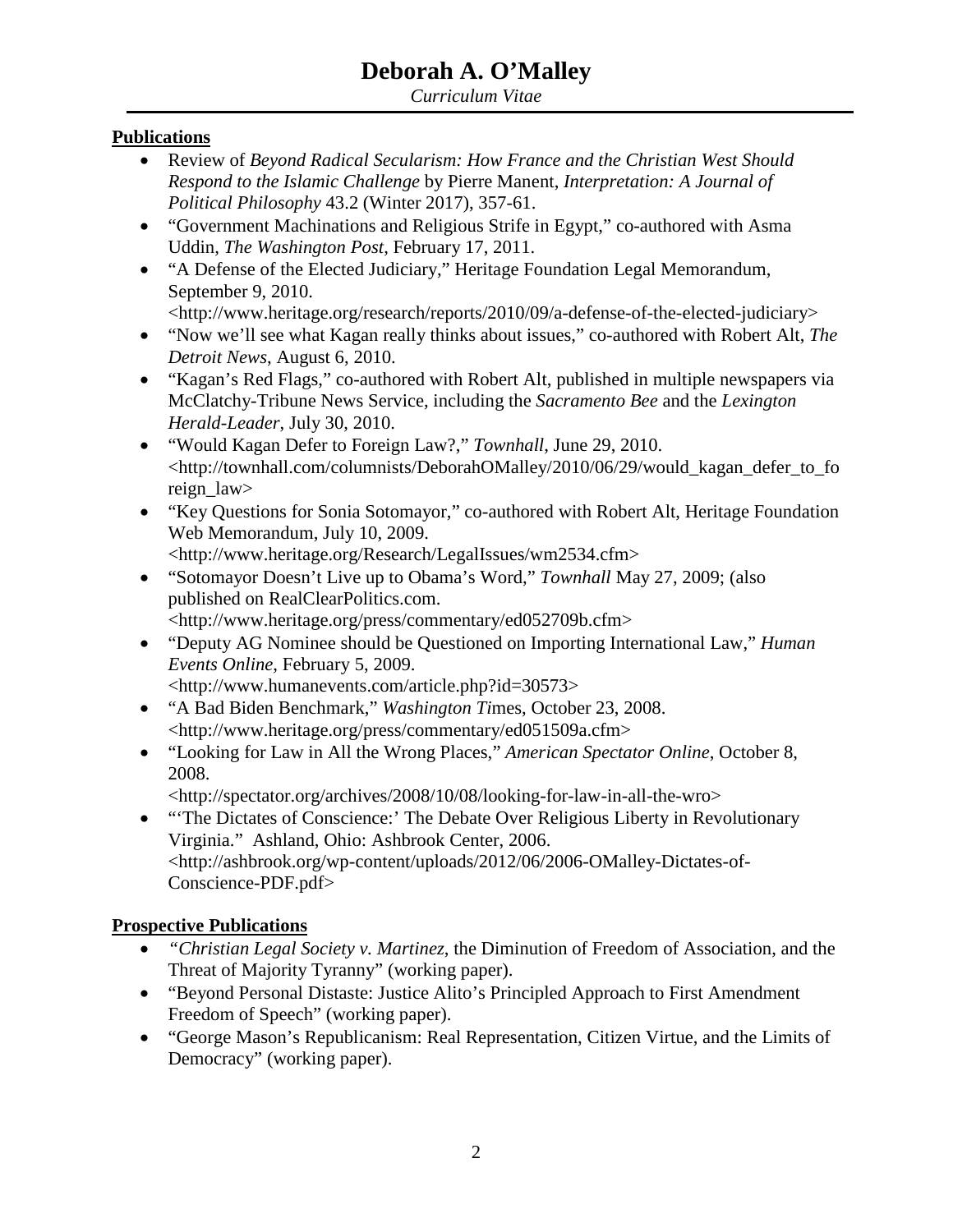*Curriculum Vitae*

#### **Teaching Experience**

### **Teacher of Record**

PSC 2302: American Constitutional Development (Fall 2015-Spring 2016)

#### **Teaching Apprenticeships**

PSC 2302: American Constitutional Development (Spring 2014, Dr. David K. Nichols) PSC 2302: American Constitutional Development – Honors (Fall 2012, Dr. Elizabeth Corey)

#### **Teaching Assistantships**

PSC 4313: Politics and Literature, American Novel (Spring 2015, Dr. Mary P. Nichols) PSC 4381: American Constitutional Law (Spring 2013, Dr. Jerold Waltman) PSC 3330: American Presidency (Fall 2011, Dr. Curt Nichols)

#### **Academic Fellowships**

Participant, **The Tertio Millennio Seminar on the Free Society**, Summer 2014 Krakow, Poland

Three weeks of lectures and colloquia exploring the political, economic, and cultural components of a free society in the thought of Pope St. John Paul II

#### Fellow, **The John Jay Institute**, Fall 2010-Spring 2011

Colorado Springs, CO

Semester-long residential academic fellowship for the study of Western ideals and institutions: an integrated curriculum of religion, history, political philosophy, and jurisprudence

#### Publius Fellow, **The Claremont Institute**, Summer 2010

Palm Springs, CA

Intensive two-week program of seminars on American Political Thought

#### **Academic Conferences**

- Participant, "Catholic Social Thought: A Critical Investigation," Lumen Christi Institute, Santa Barbara, CA (July 30-August 6, 2017).
- Paper Presentation: "The Greatness of Humility: Kingly Virtue in Shakespeare's *Henry V*" (revised), Midwestern Political Science Association Annual Meeting, Chicago, IL (April 2015).
- Paper Presentation: "Beyond Personal Distaste: Justice Alito's Principled Approach to First Amendment Freedom of Speech," Southern Political Science Association Annual Meeting, New Orleans, LA (January 2015).
- Panelist, Colloquium on "Alexis de Tocqueville's *Democracy in America*," Alexander Hamilton Institute, Clinton, NY (June 2014).
- Paper Presentation: "The Greatness of Humility: Kingly Virtue in Shakespeare's *Henry V*," Lone Star Conference for the Study of Political Thought, Nacogdoches, TX (March 2014).
- Panelist, Colloquium on "The Western Natural Law Tradition," Alexander Hamilton Institute, Clinton, NY (June 2012).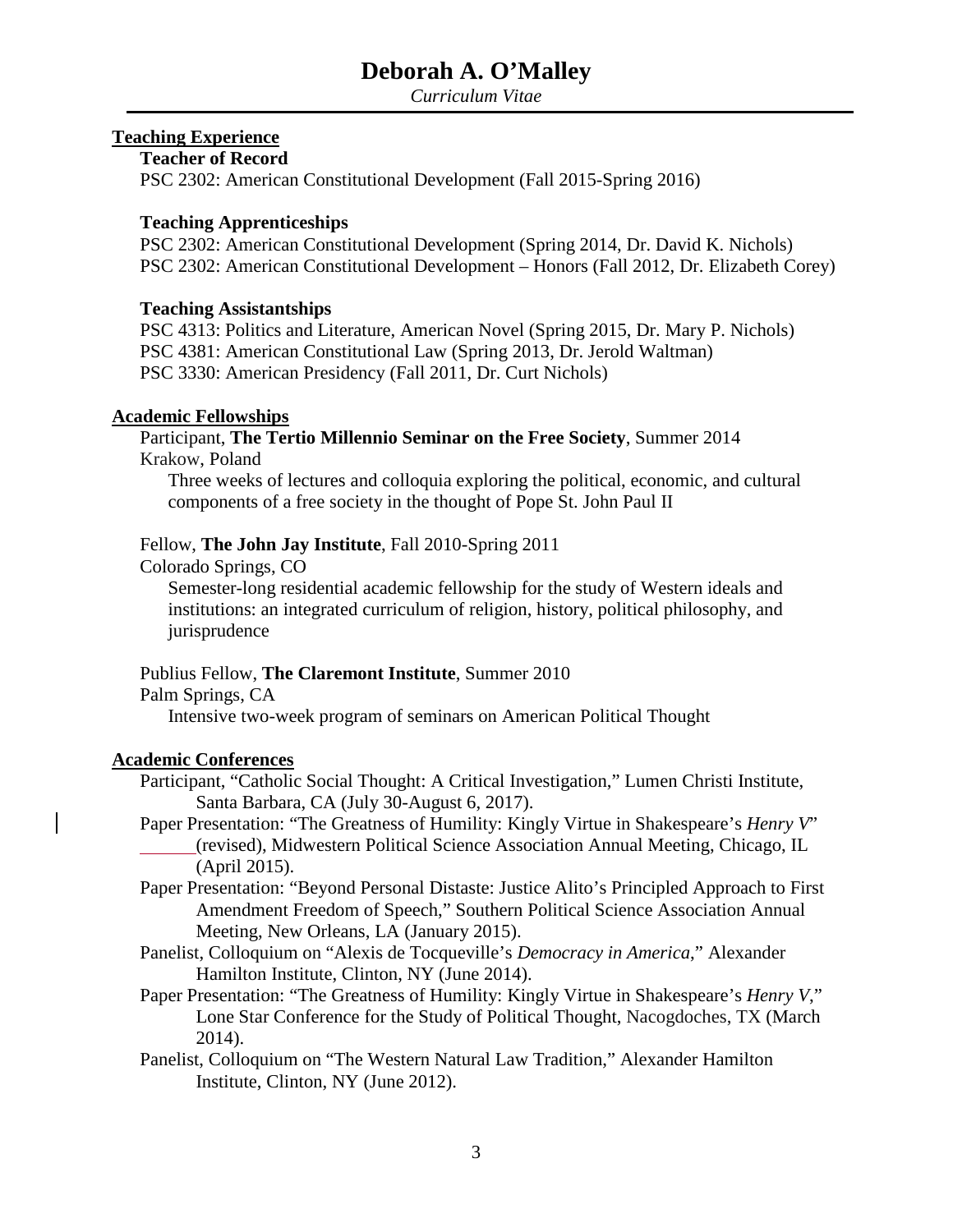### **Work History**

**Research Assistant, Baylor University** (January 2013-December 2013)

Professor Jerold Waltman, Waco, TX

- Provided research for and assisted in the drafting of an article on U.S. Supreme Court free exercise jurisprudence, later published as "The Landscape of Contemporary Jurisprudence Regarding Free Exercise of Religion" in *Politics and Religion Journal* (2013).
- Provided research on international and comparative religious freedom, including recent cases in Europe and Canada.

**Research Intern, The Becket Fund for Religious Liberty** (January 2011-June 2011)

John Jay Fellowship Externship, Washington, D.C.

- Drafted and published numerous opinion editorials on domestic and international religious liberty; provided research for and assisted in the drafting of a book chapter on anti-blasphemy laws, focusing on Egypt and Pakistan.
- Drafted a paper on religious freedom in Venezuela for the United Nations' Human Rights Council Universal Periodic Review.
- Compiled a comprehensive research memo on religious liberty in the United States health care profession for use by Capitol Hill Staffers and other policy experts.

# **Research Associate, Edwin Meese III Center for Legal and Judicial Studies** (March

2008-August 2010)

The Heritage Foundation, Washington, DC

- Published papers and opinion editorials on constitutional issues and judicial nominations.
- Provided scholarly legal research and analysis for former Attorney General Edwin Meese and other Heritage legal scholars. Research topics included presidential signing statements*, stare decisis*, constitutional interpretation, judicial philosophy, and coordinate branch construction of the Constitution.
- Assisted Heritage attorneys with research and analysis during the confirmation hearings of Justices Sonia Sotomayor and Elena Kagan.

## **Assistant Director, Lawyers Division** (June 2006-March 2008)

The Federalist Society for Law and Public Policy Studies, Washington, D.C.

- Editor of *State Court Docket Watch*, a publication that highlights judicially activist cases in the state appellate courts; assisted the State Courts Project Director in launching project initiatives, including programming in several key states and the publication of white papers written on the jurisprudence of state supreme courts.
- Assisted the Lawyers Chapters Director in planning programs and conferences with our sixty-five lawyers chapters across the country.
- Assisted with coordination of the annual National Lawyers Convention.

### **Intern, "The Constitution, the Courts, and the Culture" Program** (June 2005-August 2005)

Ethics and Public Policy Center, Washington, D.C.